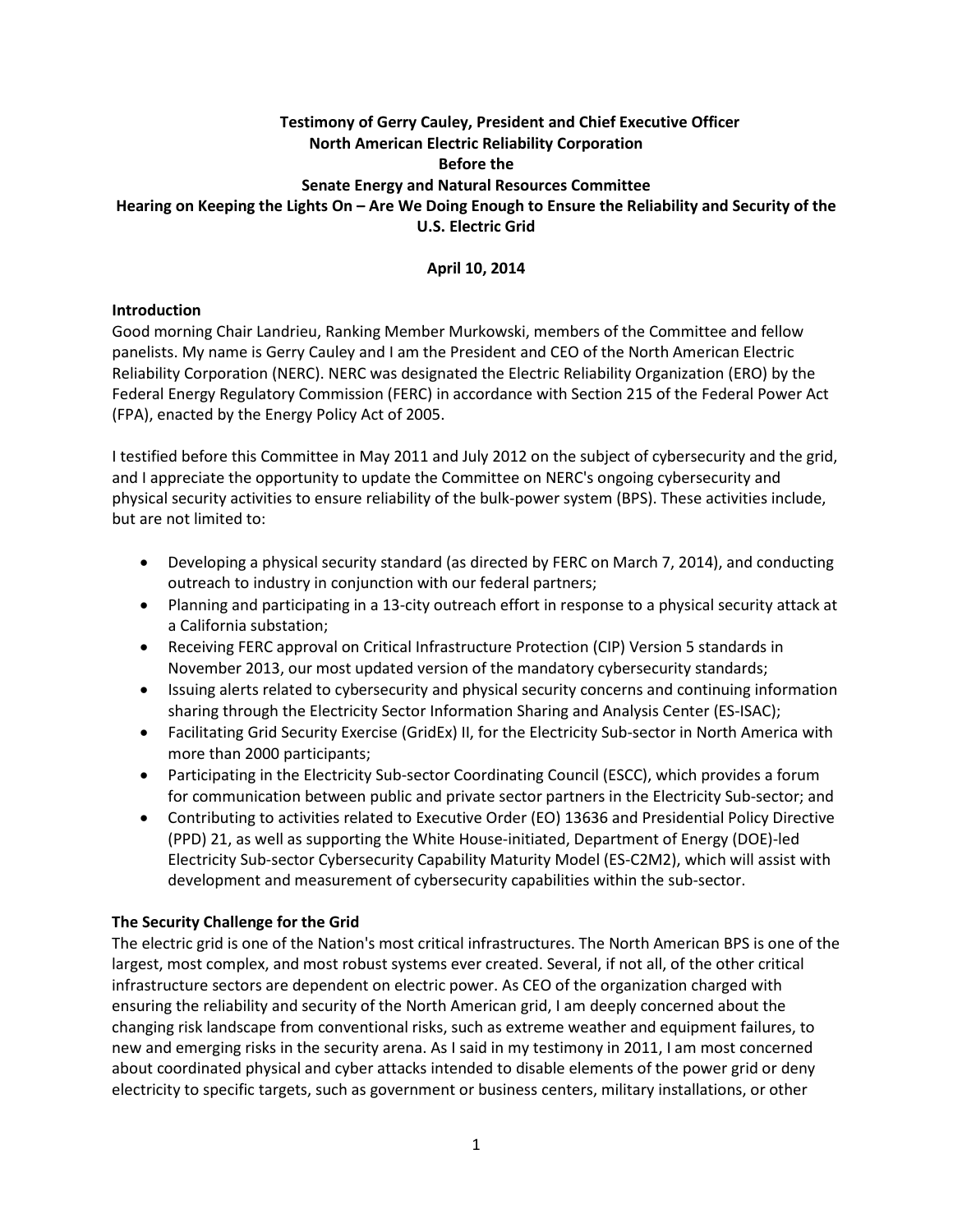infrastructures. These threats differ from conventional risks in that they result from intentional actions by adversaries and are not simply random failures or acts of nature. NERC and industry take these threats very seriously. Long before the advent of mandatory standards, NERC and industry participants have worked to address physical and cyber threats to critical assets. These threats are not new, but have evolved and continue to demand more and more attention from industry, which faces numerous risks. Recognizing the costs for ratepayers associated with these efforts requires prioritization, along with risk management, to ensure that we are focusing resources on the greatest risks to the reliability of the BPS.

# **Physical Security**

In April of last year, a substation in California was the site of a physical attack. It is important to note the attack did not result in a power outage; in fact, no customers lost service. Nevertheless, the incident is a reminder of the vulnerabilities of our BPS and while rare, demonstrates that attacks are possible and have the potential to cause significant damage to assets and disrupt customer service. I would like to commend the owner of the substation for working tirelessly to not only recover from this attack, but to readily share lessons learned with government authorities and industry. Immediately after the event, the ES-ISAC issued an alert to inform industry of the event and provide advice on steps to mitigate and protect against such attacks. In addition, the ES-ISAC, DOE, FERC, the Department of Homeland Security (DHS), and the Federal Bureau of Investigation (FBI) developed an outreach effort to raise awareness of the event, inform industry of mitigation activities, and provide a forum for industry to meet with state, local, and federal authorities to discuss physical security concerns for their regions. This was an unprecedented public-private partnership effort to address physical security concerns and involved US and Canadian interests.

After September 11, 2001, industry developed and updated physical security guidelines to address the need for coordination and communication. These security guidelines address physical security response, best practices, and substation security. Specifically, they provide guidance on:

- Addressing potential risks;
- $\blacksquare$  Identifying practices that can help mitigate the risks;
- Determining risk for an organization and practices appropriate to manage its risk;
- **IDENTIFY IDENTIFY IDENTIFY SHOULD CONSIDER THE IDENTIFY IDENT** in the definition of the definition of the definition of the alerts received from the ES-ISAC and other organizations;
- **•** Defining the scope of actions each organization may implement for its specific response plan; and
- Conducting assessment of and categorizing vulnerability and risk to critical facilities and functions.

In addition to these guidelines, NERC has a mandatory standard requiring reporting to NERC and law enforcement of physical damage or destruction of a facility or threats to damage or destroy a facility (EOP-004-2).

NERC is developing a physical security standard, which FERC ordered on March 7, 2014. NERC has 90 days to complete the standard and provide it to FERC for approval. This standard will address physical security threats and vulnerabilities for the most critical facilities and will focus on risk management activities and foundational physical security practices. The drafting team has already been formed and we fully intend to produce a standard in the timeline identified.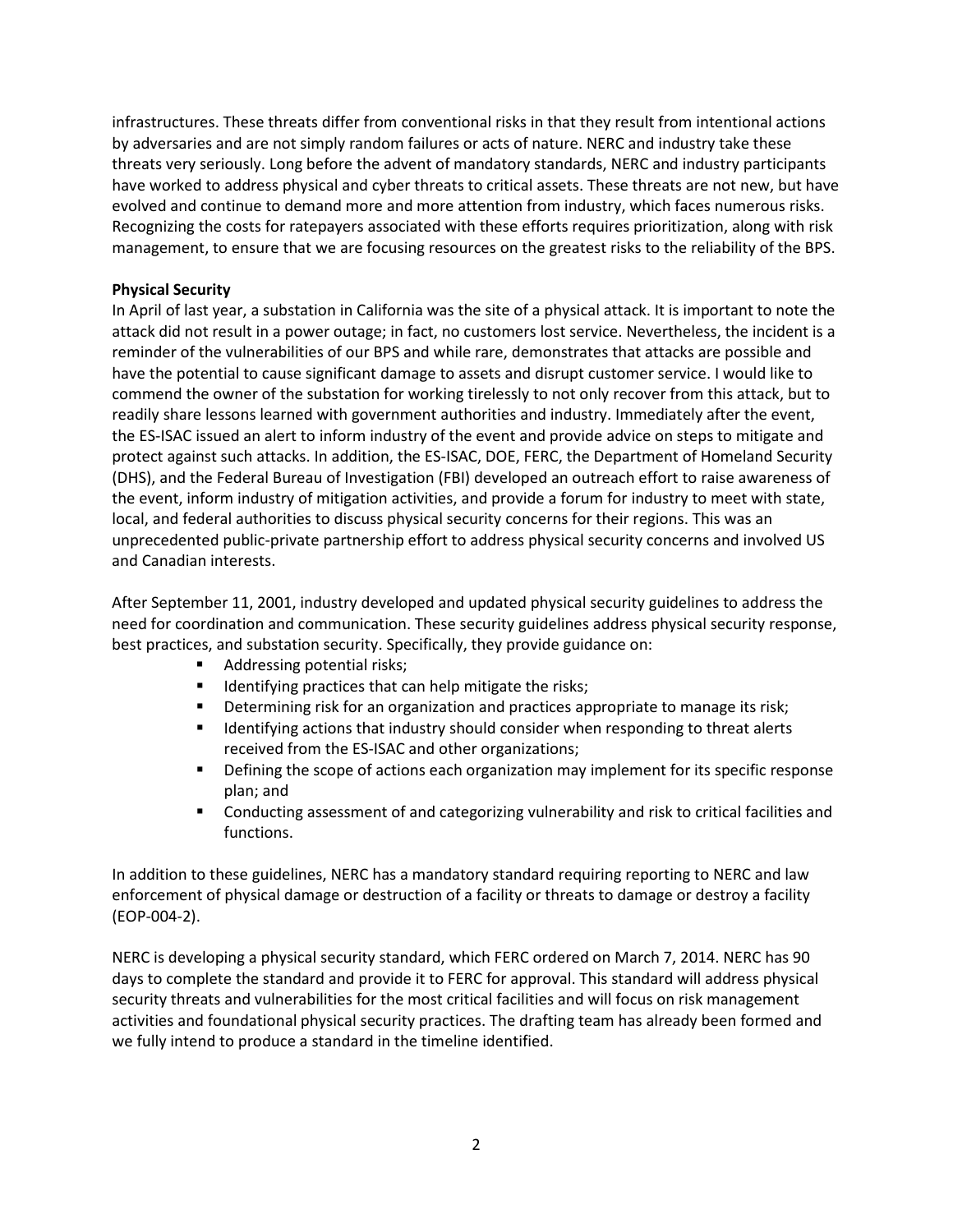#### **NERC measures to address cyber threats and vulnerabilities**

To address this changing risk landscape, NERC has worked with industry and government to better understand security risks and manage those risks. Based on all of the work NERC has been involved in to date, it is clear that the most effective approach against adversaries exploiting the newer risk landscape is through thoughtful application of resiliency principles. Resiliency requires proactive readiness for whatever may come our way and includes robustness; the ability to minimize consequences in real-time; the ability to restore essential services; and the ability to adapt and learn.

As I testified in 2012, NERC has developed a strategic approach to ensure reliability of the BPS, focusing on five main elements: 1) developing mandatory and enforceable standards; 2) ensuring compliance and audit oversight; 3) enhancing the ES-ISAC capabilities; 4) engaging in public-private partnerships; and 5) conducting outreach, training, and education activities within and external to the BPS such as GridEx.

### **NERC's Mandatory and Enforceable CIP Standards**

Since 2007, NERC has updated its standards to reflect the changing cybersecurity landscape. On November 21, 2013, FERC issued an order approving CIP Version 5. CIP Version 5 requires that all cyber assets must now be categorized as Low, Medium, or High Impact assets. The revised standards also include 12 new requirements with new cybersecurity controls to address emerging cyber threats. In addition, CIP Version 5 removes technology-specific requirements by replacing them with a risk-based approach to implementing appropriate and changing technologies. That is, rather than specifying how to implement a requirement, the revised requirements specify the risk-based result that must be achieved, which enables industry to implement new and emerging technologies to address the risk. NERC is working with industry on the transition to this new standard, which is one of the most comprehensive, risk-based standards ever mandated.

### **Ensuring Compliance and Audit Oversight**

Concurrent with developing mandatory reliability standards, NERC supports the ERO's Regional Entities to improve the consistency of compliance program results, improve risk-based approaches for auditing and spot checking, and promote a culture of security and compliance through education, transparency, and incentives. During this process, NERC seeks to capture compliance applications, positive observations, lessons learned, and recommendations. NERC's audit oversights enable NERC to evaluate the processes and criteria used by Regional Entities in their determination of registered entities' compliance with the NERC Reliability Standards, including the CIP Standards.

Compliance with the NERC CIP standards is an important element for properly securing the BPS. However, no single security asset, technique, procedure, or standard—even if strictly followed—will protect an entity from all potential cyber threats. The cybersecurity threat environment is constantly changing and our defenses must keep pace. Security best practices call for additional capabilities and technologies beyond those required by the CIP standards.

### **Enhancing the ES-ISAC's Capabilities**

Not all threats and vulnerabilities can be mitigated through a reliability standard. In such cases, NERC uses tools and technologies through the ES-ISAC, including Alerts and a secure web portal. The ES-ISAC gathers information from electric industry participants across North America about security-related events, disturbances, and off-normal occurrences within the Electricity Sub-sector and shares that information with key governmental entities. In turn, these governmental entities provide the ES-ISAC with information regarding risks, threats, and warnings that the ES-ISAC is then responsible for disseminating throughout the Electricity Sub-sector.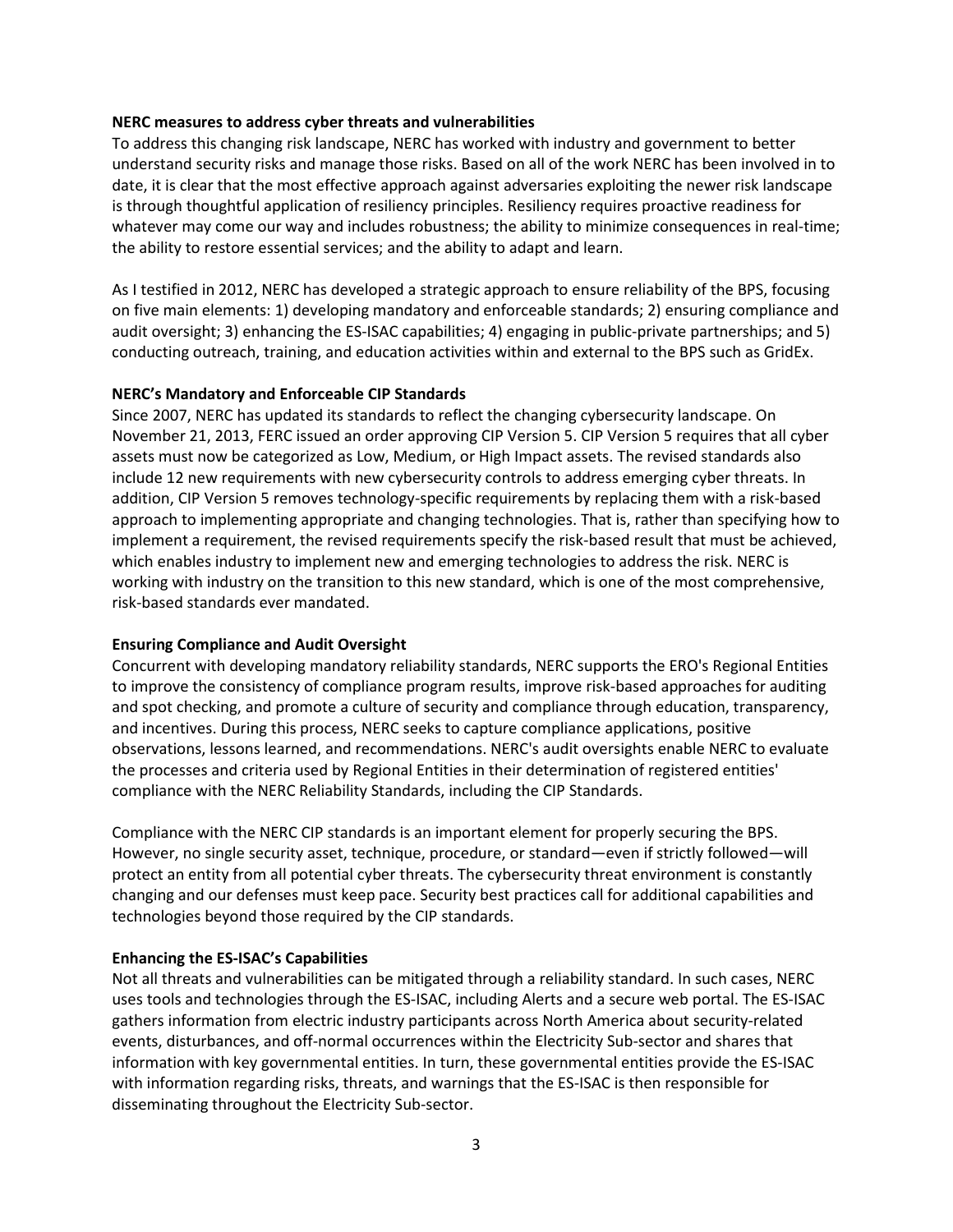The two functions that the ES-ISAC supports, information sharing and analysis, are vitally important to all other critical infrastructures and key resource sectors that have active ISACs. Effective collaboration and communication is essential to addressing infrastructure protection and resilience within each sector, as well as the important interdependencies that exist among sectors.

For many companies in the Electricity Sub-sector, the ES-ISAC portal is the first and often primary interface with the ES-ISAC. It allows the ISAC to reach thousands of industry members and hundreds of organizations across the sub-sector and is the mechanism for industry and government to contact ES-ISAC staff with questions, concerns, and security-related information in a secure manner.

### *NERC Alerts*

NERC staff with appropriate security clearances often work with cleared personnel from Federal agencies to communicate unclassified sensitive information to the industry in the form of NERC Alerts. As defined in NERC's Rules of Procedure, the ES-ISAC developed the following three levels of Alerts for formal notice to industry regarding security issues:

- Industry Advisory. Purely informational, intended to alert registered entities to issues or potential problems. A response to NERC is not necessary.
- Recommendation to Industry. Recommends specific action be taken by registered entities. Requires a response from recipients as defined in the Alert.
- Essential Action. Identifies actions deemed to be "essential" to BPS reliability and requires NERC Board of Trustees approval prior to issuance. Like recommendations, essential actions require recipients to respond as defined in the Alert.

NERC determines the appropriate Alert notification based on the risk to the BPS. Generally, NERC distributes Alerts broadly to users, owners, and operators of the North American BPS using its Compliance Registry. Entities registered with NERC are required to provide and maintain updated compliance and cybersecurity contacts. NERC also distributes the Alerts beyond BPS users, owners, and operators to include other electricity industry participants who need the information. Alerts may also be targeted to groups of entities based on their NERC-registered functions (e.g., Balancing Authorities, Transmission Operators, Generation Owners, etc.).

Alerts are developed with the strong partnership of Federal technical organizations, including FERC, DOE National Laboratories, DHS, and BPS subject matter experts (SME), called the HYDRA team. NERC has issued 27 CIP-related Alerts since January 2010 (25 Industry Advisories and two Recommendations to Industry). Those Alerts covered items such as Sabotage events, Aurora, Stuxnet, Night Dragon, and the reporting of suspicious activity. Responses to Alerts and mitigation efforts are identified and tracked, with follow-up provided to individual owners and operators and key stakeholders. In addition, NERC released one Joint Product CIP Awareness Bulletin in collaboration with DOE, DHS, and the FBI titled, "Remote Access Attacks: Advanced Attackers Compromise Virtual Private Networks (VPN)." The ES-ISAC also routinely shares actionable threat information through the portal to defend against cyber attacks; this information sharing is a daily activity.

The NERC Alert system is working well. It is understood by industry, handles sensitive information, and communicates this information in an expedited manner. The information needed to develop the Alert is managed in a confidential manner and does not require a NERC balloting process. Information sharing through the ES-ISAC is the greatest asset we have to combat emerging threats to cybersecurity and help ensure the reliability of the BPS.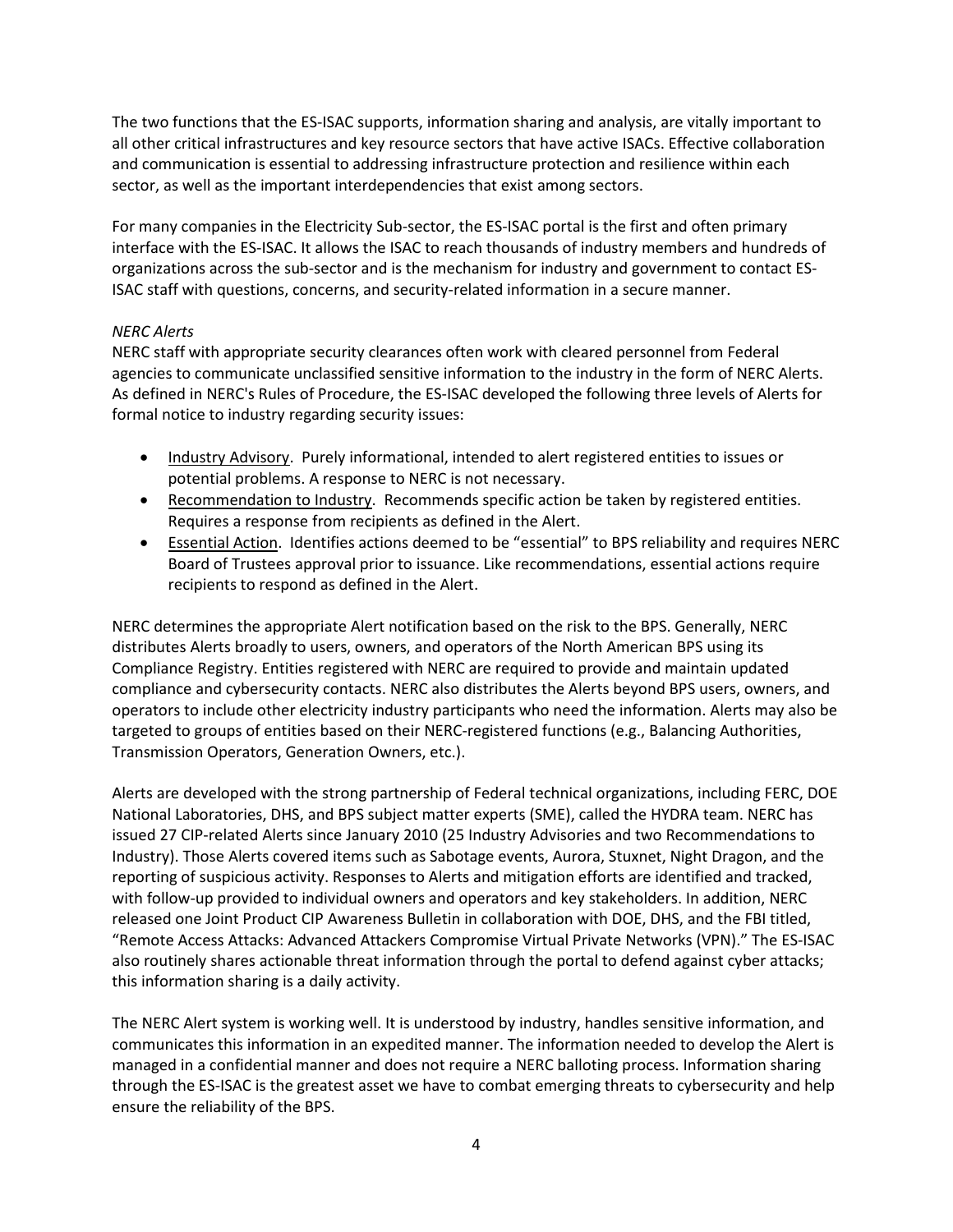As a result, NERC continues to grow the ES-ISAC's capabilities by enhancing the ES-ISAC's private, secure portal to receive voluntary reports from industry members and working with various organizations (both industry and government) to obtain the data and mechanisms necessary to conduct these information sharing activities.

## **Engaging in Public-Private Partnerships**

NERC works closely with Electricity Sub-sector members, other sectors, and our government partners on cybersecurity matters on a regular basis through both formal and informal structures. NERC works closely with the Electricity Sub-sector Coordinating Council (ESCC). As NERC's CEO, I am a member of the ESCC, which coordinates policy-related activities and initiatives to improve the reliability and resilience of the Electricity Sub-sector. The roles of the ESCC are to represent the Electricity Sub-sector, to build relationships with government and other critical infrastructure sectors, and to participate in joint initiatives as part of the "partnership framework" envisioned by the National Infrastructure Protection Plan and Energy Sector-Specific Plan. This past year, the ESCC underwent changes to broaden membership to 30 CEO-level representatives, formally recognizing the significant increased CEO interest and participation on cybersecurity issues. The ESCC's focus to address physical security and cybersecurity issues, working alongside our government partners, remains unchanged.

A broader partnership activity NERC was heavily engaged in this past year was helping to implement EO-13636 and PPD-21. NERC and industry SMEs participated in the working groups to help shape the final products. The various EO and PPD working group activities all focused on enhancing public-private partnerships, developing tools and best practices for sectors to use, and ultimately, reducing risk to critical infrastructure sectors. For all of these efforts, NERC worked closely with industry representatives and government partners to build new and improve upon existing cybersecurity-focused capabilities, processes, and products.

NERC also continues to provide leadership to significant DHS-affiliated public-private partnerships. These groups are:

- Cross-Sector Cyber Security Working Group, which was established to coordinate cross-sector initiatives that promote public and private efforts to help ensure secure, safe, and reliable critical infrastructure services; and
- Industrial Control Systems Joint Working Group, which is a cross-sector industrial control systems working group that focuses on the areas of education, cross-sector strategic roadmap development, and coordinated efforts to develop better vendor focus on security needs for industrial control systems.

Within the sub-sector, NERC's Critical Infrastructure Protection Committee (CIPC) focuses on both physical security and cybersecurity issues impacting the BPS. The committee consists of both NERCappointed regional representatives and technical SMEs. CIPC coordinates NERC's security initiatives and serves as an expert advisory panel to the NERC Board of Trustees, standing committees in the areas of physical security and cybersecurity, and the ES-ISAC. CIPC also coordinates with government individuals and entities to hold joint briefings and participate in other activities to address security policy matters. NERC also collaborates with the Industrial Control Systems Cyber Emergency Response Team to share threat, vulnerability, and security incident information.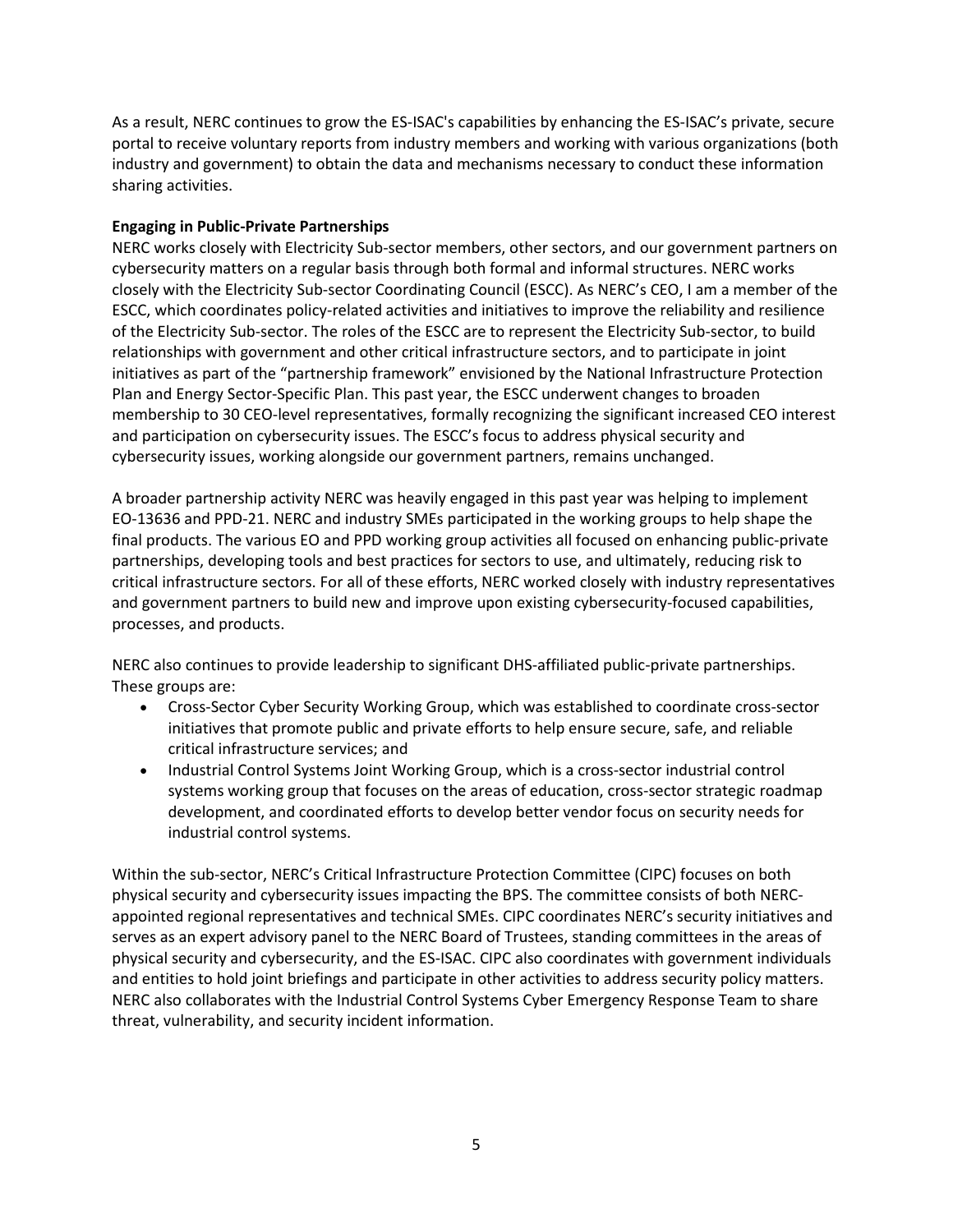### **Conducting Outreach, Training, and Education Activities**

In addition to collaborating with industry and government partners, NERC regularly conducts outreach to and training for our partners. We do so through assessments, exercises, webinars, and guidelines.

### *GridEx II*

In 2011, NERC facilitated the first-ever GridEx for the Electricity Sub-sector in North America. NERC now holds a biennial distributed play exercise and executive tabletop discussion to:

- Exercise the current readiness of the electricity industry to respond to a security incident, incorporating lessons learned;
- Review existing command, control, and communication plans and tools for NERC and its stakeholders;
- Identify potential improvements in cybersecurity and physical security plans, programs, and responder skills; and
- Explore senior leadership policy decisions and triggers in response to a coordinated cyber and physical event of national significance with long-term grid reliability issues.

NERC held GridEx II on November 13-14, 2013, where over 230 organizations participated in the Distributed Play session. Additionally, a group of senior industry and government executives participated in a tabletop session based on the Distributed Play scenario but greatly expanded in scope. The exercise built upon the objectives and findings from the 2011 GridEx recommendations and simulated a coordinated cyber and physical security attack to offer participants a worst-case scenario to review their existing command control and communication plans and to identify potential areas for improvement. The exercise was the most comprehensive effort to date that addressed both cyber and physical security. NERC released reports in March 2014 detailing lessons learned and recommendations. These reports are posted on NERC's website.

### *Cyber Risk Preparedness Assessments (CRPA)*

The ES-ISAC developed the CRPA program to assess, through exercises, an entity's current cybersecurity capabilities and the adequacy of existing reliability mechanisms. By conducting these assessments, the ES-ISAC targets areas for improvement and identifies best practices that it can then share with industry. Since 2010, over a dozen entities have participated in the CRPA program and have responded positively to the impact the CRPAs have on strengthening their operations, and ultimately helping to protect the BPS.

The CRPA program continued to mature in 2013 with the addition of the ES-C2M2 key practice areas informing and complementing the CRPA program. The program used the ES-C2M2 to shape the analysis of the exercise and focus the post-exercise discussion and report around the response capabilities as defined through the ES-C2M2. As part of the ES-ISAC's strategy to support adoption of the CRPA methodology more broadly across the industry, the ES-ISAC hosted a workshop in 2013 to provide training and templates for industry to use in support of their own exercise programs. The CRPA also supported the GridEx II exercise, providing documentation and training to exercise participants on using the ES-C2M2 in assessing their organization's response capabilities.

### *Security Briefings and Guidelines*

Another example of NERC's outreach and training efforts included a classified briefing campaign in 2013. The ES-ISAC, DHS, DOE, and FBI collaborated to host a series of briefings focused on tactics and tools of emerging cyber threat actors. Similar to the 2014 physical security outreach campaign, this campaign included a multi-city tour across the United States and was developed following a NERC Alert that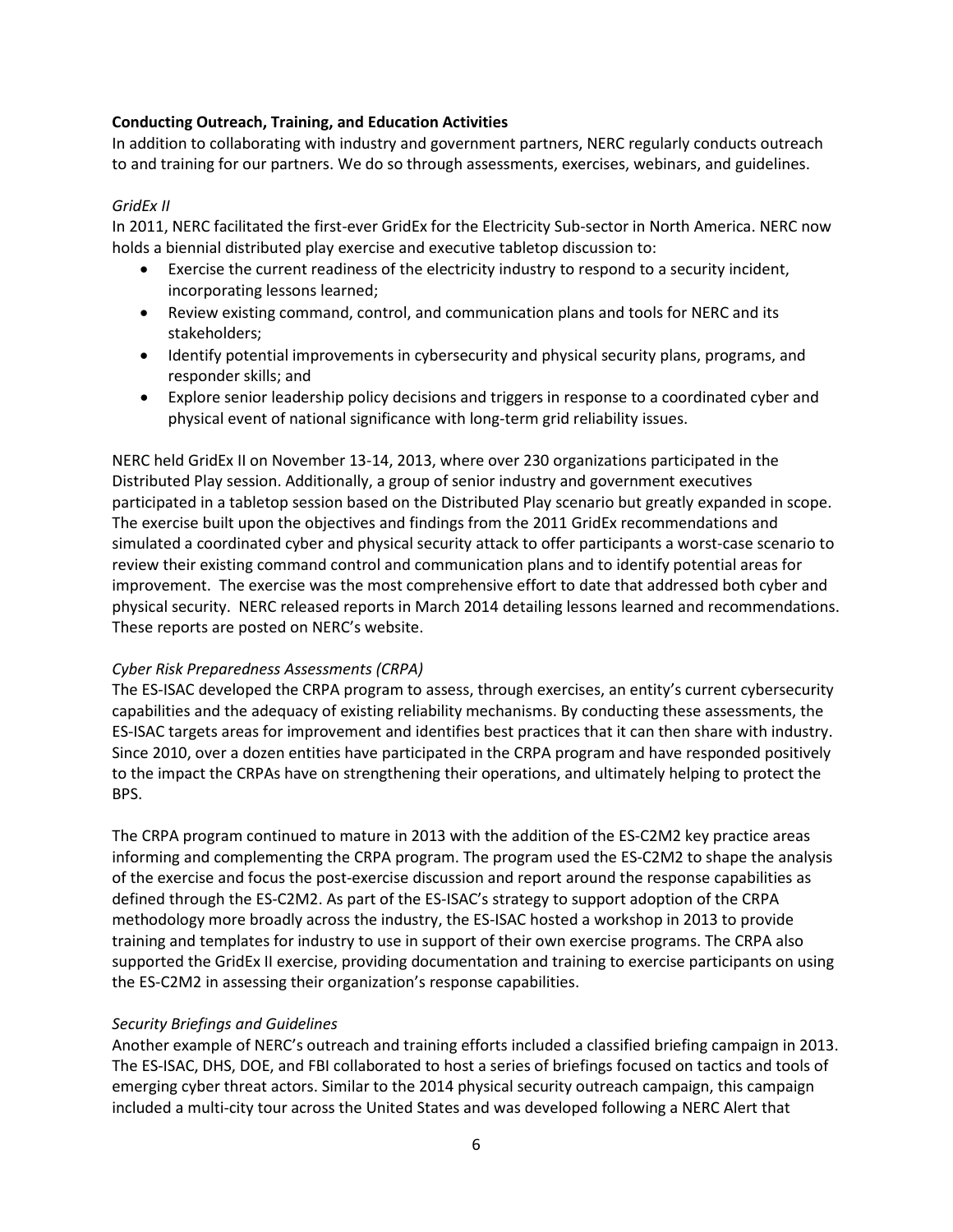detailed how attackers use common tools to infiltrate critical infrastructure networks and gain access to control system networks. The briefings were designed to raise awareness within the control systems community to better protect the BPS.

In addition, NERC's CIPC holds security briefings and workshops throughout the year to educate industry about items such as physical security assessments and penetration testing. CIPC also developed physical security guidelines for the Electricity Sub-sector to assist entities in responding to a physical security situation. The guidelines also include a reference document that any entity can adapt to its specific physical security policies and procedures.

Finally, NERC hosts its annual Grid Security Conference (GridSecCon), which brings together cybersecurity and physical security experts from industry and government to share emerging security trends, policy advancements, and lessons learned related to the Electricity Sub-sector. GridSecCon 2013 included discussions focused on industry being transformational, strategic, and tactical in its approach to securing systems. Specifically, participants were asked to consider different information sharing techniques; determine if their organizations are resilient through self-assessments; test response activities through exercises; work to ensure that security is built into operations; and enhance the workforce by recruiting, training, and retaining individuals who can address these and other issues. Additionally, almost 200 stakeholders attended credentialed training sessions in cyber and physical security.

### **Ongoing Reliability Assessments**

*Assessment of Reliability Impacts Emerging from Large-Scale Generator Retirements* NERC's mission to ensure the reliability of the BPS goes beyond issues related to security of the grid. As directed by Section 215(g) of the FPA, NERC, as the ERO, conducts periodic assessments of the reliability and adequacy of the North American BPS. As part of addressing these reliability assessments, NERC reviewed the impacts resulting from implementation of Environmental Protection Agency (EPA) regulations on generation. NERC's October 2010 *Special Reliability Scenario Assessment: Resource Adequacy Impacts of Potential U.S. Environmental Regulations* included a detailed analysis of the potential resource adequacy impacts likely to result from four pending and planned EPA regulations. NERC examined the individual and aggregated impacts of: (1) Clean Water Act – Section 316(b): Cooling Water Intake Structures; (2) Clean Air Act – Section 112, Utility Air Toxics; (3) Clean Air Transport Rule; and (4) Coal Combustion Residuals.

NERC's initial analysis of these regulations indicated 78 GW of projected retirements and derates by 2018. Additional impacts to BPS reliability were also projected due to reduced reserve margins, highlighting the need for additional resources.

NERC continues to monitor and report on the impacts of environmental regulations on generation in the United States and Canada, as industry responds to state, federal, and provincial requirements. This is achieved through ongoing coordination with the NERC Regions, the EPA, and industry at large. NERC is also monitoring ongoing retirements and impacts to both resource adequacy and operations, such as deliverability, stability, localized issues, outage scheduling, operating procedures, and industry coordination. This information is released regularly by NERC in both seasonal and long-term assessments. NERC's latest projections are in line with the initial 2010 analysis.